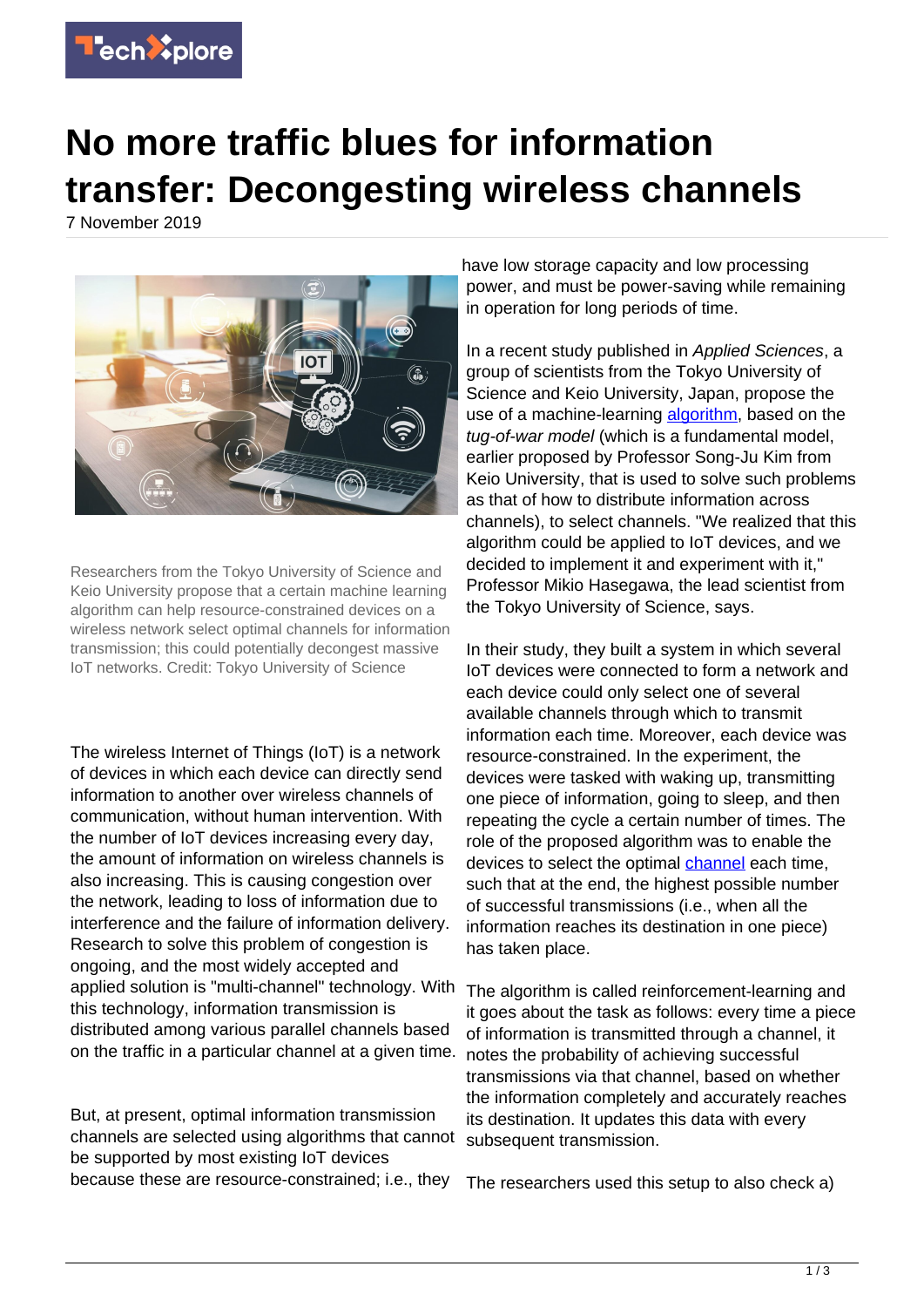

whether the algorithm was successful, b) whether it Resource Selection Algorithm for Massive IoT, was unbiased in its selection of channels, and c) whether it could adapt to traffic variations in a channel. For the tests, an additional control system was constructed in which each [device](https://techxplore.com/tags/device/) was assigned a particular channel and it could not select any other channel when transmitting information. In the first case, some channels were congested before beginning the experiment, and the scientists found that the number of successful transmissions was larger when the algorithm was used, as opposed to when it was not. In the second case, some channels became congested when the algorithm was not used, and information could not be transmitted through them after a point of time, causing "unfairness" in channel selection. However, when the scientists used the algorithm, the channel selection was found to be fair. The findings for the third case clarify those for the previous two cases: when the algorithm was used, devices automatically began to ignore a congested channel and re-used it only when the traffic in it decreased.

"We achieved channel selection with a small amount of computation and a high-performance machine-learning algorithm," Prof Hasegawa tells us. While this means that the algorithm successfully solved the channel selection problem under experimental conditions, its faring in the [real world](https://techxplore.com/tags/real+world/) remains to be seen. "Field experiments to test the robustness of this algorithm will be conducted in further research," the scientists say. They also plan to improve the algorithm in future research by taking into consideration other network characteristics, such as channel transmission quality.

The world is swiftly moving towards massive wireless IoT networks with an increasing number of devices connecting over wireless channels globally. Every possible organization or scholar is taking the opportunity of this moment in the history of time to solve the channel selection problem and get ahead of the game. Prof Hasegawa and his team have managed to take one of the first steps in the race. The future of high-speed, error-free wireless information transmission may be near!

 **More information:** Jing Ma et al, A Reinforcement-Learning-Based Distributed Applied Sciences (2019). [DOI:](http://dx.doi.org/10.3390/app9183730) [10.3390/app9183730](http://dx.doi.org/10.3390/app9183730)

Provided by Tokyo University of Science